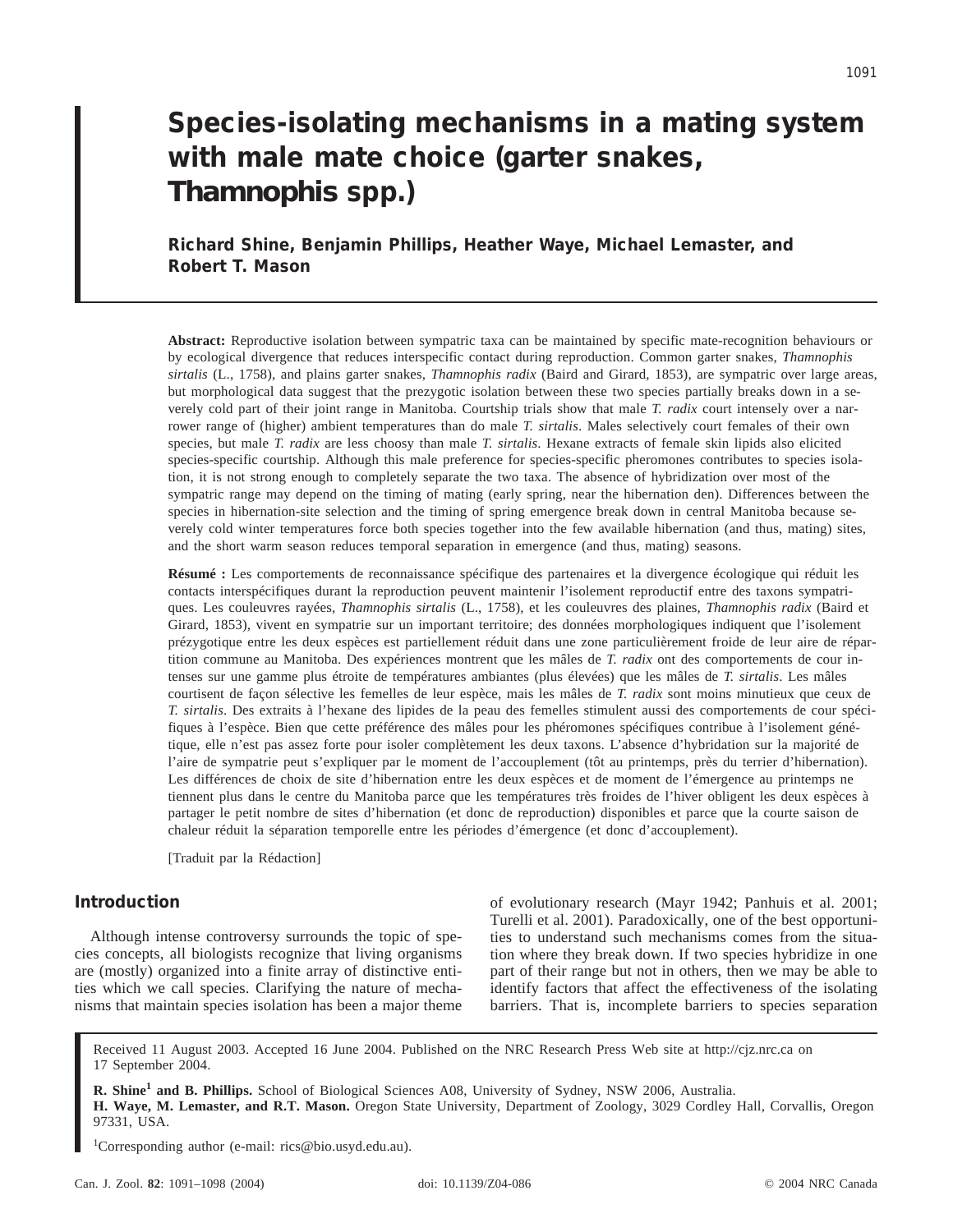may be more informative about the nature of such barriers than are cases of total reproductive isolation (Mayr 1942; Dobzhansky 1951).

Many such cases have been explored, notably "ring species" (Mayr 1942; Dobzhansky 1951; Irwin et al. 2001). The work has provided many examples of the role of materecognition systems in preventing hybridization and clarified the complex selective forces operating on such systems (Panhuis et al. 2001; Via 2001). In almost all cases, however, such studies have focused on female preference for male traits. For example, female birds may select mates based on species-specific adornments and female frogs may respond only to males that give species-specific calls (Ryan and Wilczynski 1991; Ligon 1999). Reptiles have played little role in species-isolation studies (but see Losos 1985; Cooper and Vitt 1987; Shine et al. 2002), but they offer an opportunity to clarify these processes in very different systems. For example, male garter snakes (species of the genus *Thamnophis* Fitzinger, 1843) are highly selective courters (Mason 1993; Shine et al. 2001, 2003*b*; LeMaster and Mason 2002*a*, 2002*b*), and hence, species isolation might be maintained by choosy males rather than by choosy females. A diverse literature has explored topics such as asymmetries in speciesisolating mechanisms under the assumption that females control mating (e.g., Kaneshiro and Giddings 1987; Wirtz 1999), but systems with male mate choice might produce very different outcomes or the same outcomes for different reasons (e.g., Ehmann and Wasserman 1987).

The natricine snake lineage displays extraordinary species diversity in North America, especially considering its relatively recent invasion of this continent (de Quieroz and Lawson 1994; Rossman et al. 1996). Occasional breakdown of species isolation has been reported (Rossman et al. 1996), suggesting that the processes at work within such a situation might well clarify (*i*) the ways in which snake species retain their separate identities in sympatry and (*ii*) the role of male mate choice rather than female mate choice in this respect. Accordingly, we have examined mate-recognition systems in two sympatric species of garter snakes. Our preliminary studies suggested that prezygotic isolation between the two species involved (*Thamnophis radix* (Baird and Girard, 1853) and *Thamnophis sirtalis* (L., 1758)) might break down at a site near the northern (cold-climate) limit of their geographic distributions. Thus, we gathered extensive morphological data on a range of den populations of garter snakes in this region to see whether there was indeed evidence of hybridization and conducted arena trials to examine the cues that stimulate courtship by male garter snakes of both species.

## **Materials and methods**

#### **Study species**

Red-sided garter snakes, *Thamnophis sirtalis parietalis* (Say in James, 1823), and western plains garter snakes, *Thamnophis radix haydeni* (Kennicott, 1860), are phylogenetically distant from each other within the North American natricine radiation; indeed, they belong to separate major clades within this lineage (de Quieroz and Lawson 1994). Nonetheless, these two taxa are broadly similar to each other in body sizes, colouration, behaviour, and ecology. Both grow to approximately 1 m in body length, with females being larger than males (Rossman et al. 1996). Diets of the two species are geographically variable but broadly similar (often, frogs and worms), with only minor interspecific differences in habitat use (Hart 1979; D. Platt, personal observation, in Rossman et al. 1996). Both species return to communal hibernacula to overwinter and mate in early spring near those dens (Davis 1936; Aleksiuk and Gregory 1974; Hart 1979; Rossman et al. 1996). They generally select different dens but have been reported to use the same hibernacula in the Interlake region of Manitoba (Gregory 1977; Hart 1979).

Both species have extensive geographic distributions. The plains garter snake (*T. radix*) ranges from southern Alberta through to Colorado and from New Mexico and Oklahoma through the Great Plains to Indiana. The common garter snake (*T. sirtalis*) occupies an even larger range, throughout most of southern Canada and all of the USA except for the western deserts (Rossman et al. 1996). Despite this wide sympatry, one species is often much more abundant than the other in any particular region. For example, Lake Manitoba is a very long (190 km) and often wide (to 40 km) lake that runs north–south through south-central Manitoba. *Thamnophis radix* is much less common than *T. sirtalis* east of the lake (<1% vs. >99% of garter snakes at dens in the Inwood area; R. Shine, personal observation), whereas *T. radix* is common west of the lake (Gregory 1977; Hart 1979; Rossman et al. 1996; D. Karst, personal communication).

#### **Study area**

On 15 and 16 May 2001, we obtained samples of *T. radix* from southwestern Manitoba (Austin; 49°56′N, 98°56′W) and *T. sirtalis* from the Interlake of south-central Manitoba (Inwood; 50°32′N, 97°30′W; see Fig. 1). In neither location did we find the other species, although previous records indicated that both taxa occurred in both areas. Because *T. radix* is relatively common west but not east of Lake Manitoba, on 16 May we also looked for (and found) a den in the Narrows (51°10′N, 98°45′W), which is a small isthmus of land that connects the eastern and western shores of this lake about halfway down the lake's north–south length (Fig. 1). Although both species of garter snakes have been recorded at this site (D. Karst, personal communication), we found only *T. sirtalis*, perhaps because this species remains near the den for longer in spring than does *T. radix* (Gregory 1977). To evaluate the possibility of hybridization between the two species at this contact zone, we took a further sample of garter snakes from a den 10 km east of the Narrows (Vogar; 51°15′N, 98°30′W; Fig. 1), where only *T. sirtalis* had been observed (R. Shine, personal observation). The *T. sirtalis* dens at Vogar, Inwood, and the Narrows all comprised limestone outcrops with associated quarries and had large numbers of garter snakes (>10 000) emerging from very small areas (<0.2 ha). In contrast, the *T. radix* den at Austin involved a more diffuse system of burrows in sandy soil, with fewer garter snakes (<200) over a broader area  $(>2$  ha).

## **Morphology**

We scored traits that have been used to distinguish between *T. radix* and *T. sirtalis* in published literature (e.g.,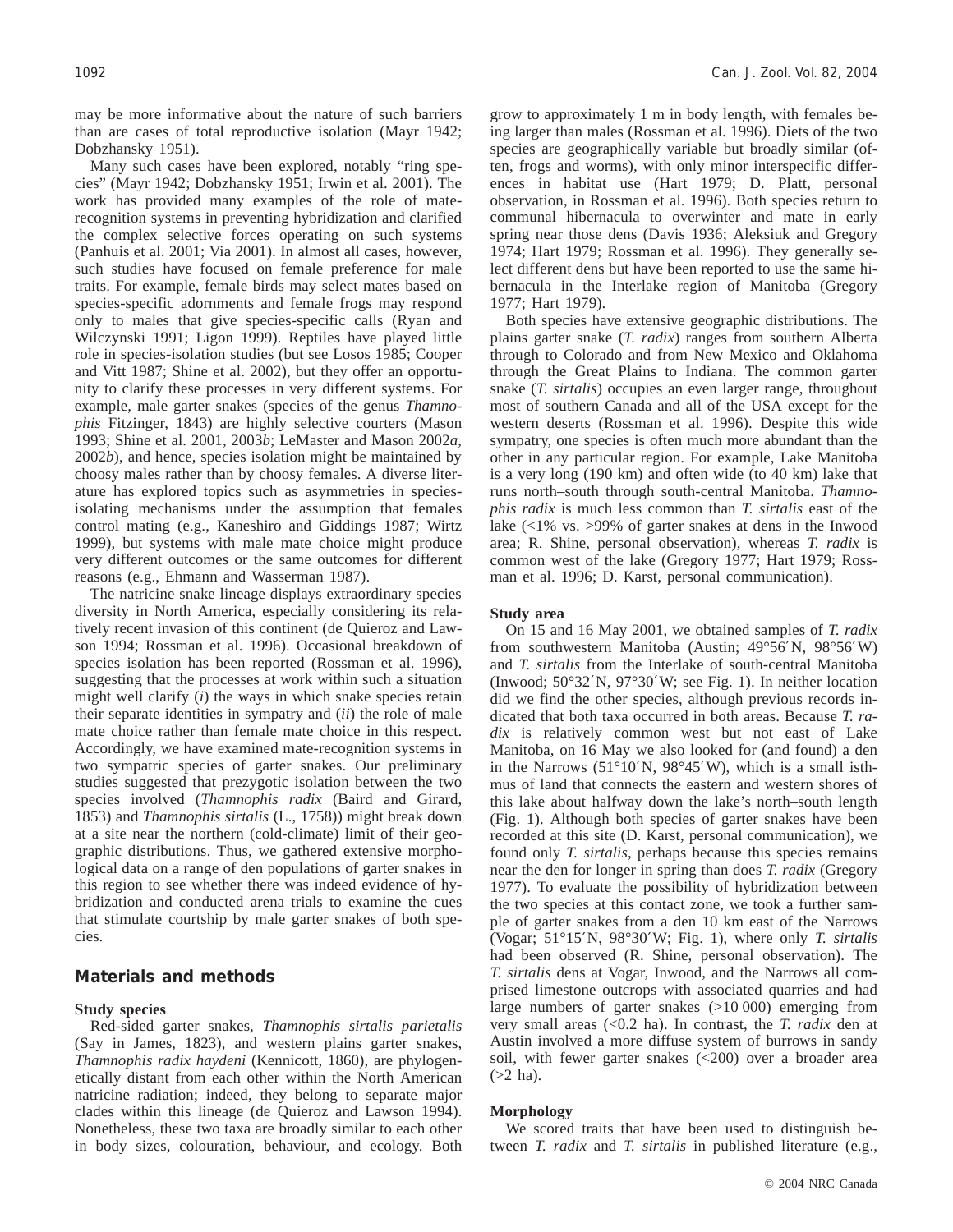**Fig. 1.** Maps showing the locations of garter snake, *Thamnophis* spp., dens used in this study.



Rossman et al. 1996). These included number of midbody scale rows, number of dorsal scale rows (above the ventrals) that form the lower margin of the yellow lateral stripe, proportions of red colouration in skin between scales in the neck region, colour of middorsal stripe (yellow or orange), presence or absence of black bars anterior to the eye or on the loreal scale, and degree of fragmentation of the dark lateral line immediately above the ventrals. To maintain consistency in scoring, we retained a range of individual garter snakes as "standards" to typify each condition. We allocated individual specimens to species based upon these criteria and we also used the overall morphological data set to explore the possibility that garter snakes from the contact zone (Narrows' population) included hybrids between *T. radix* and *T. sirtalis*. Statistical comparison using so many variables would create an unacceptably high incidence of artifactually "significant" results (Cabin and Mitchell 2000), so we reduced the number of variables by entering the morphological data into a principal components analysis (PCA). The variances in the data on proportions were normalized by a square-root arcsine transformation. The resulting data were subjected to factor analysis using StatView® version 5 (SAS Institute Inc. 1998). An orthogonal transformation of the initial factor solution was performed to produce an oblique solution reference structure. We retained roots >1 to identify principal components.

#### **Courtship trials**

On 17 May 2001, we erected 18 open-topped nylon arenas  $(1 \text{ m} \times 1 \text{ m} \times 1 \text{ m})$  on flat ground at our field laboratory near Chatfield, Manitoba. We placed four adult male garter snakes in each arena. Six of the arenas (randomly selected) contained male *T. sirtalis* from Inwood, another six contained male *T. sirtalis* from the Narrows, and the remaining six arenas contained male *T. radix* from Austin. Within each of these groups, three arenas contained relatively small males (less than the mean size for the overall sample), whereas the other half contained larger animals. We included male body size as a factor in our design because previous work has shown that body size affects courtship selectivity in *T. sirtalis* (i.e., small males court small females, as well as large females, whereas large males court only large females; Shine et al. 2001). Apart from body size, males were collected and allocated to arenas randomly. Thus, the incidence of hybrids in our samples of courting males should be similar to the proportions in each den.

All males within each arena were colour-marked on their dorsal surfaces for individual recognition. We then took six adult females from each of the populations, taped their cloacal regions to prevent mating, and placed one female into each (randomly selected) arena at midday. We scored the intensity of courtship by each of the males to the "target" female on a four-point scale: 0 is no interest, 1 is tongueflicking the female's body, 2 is chin-pressing against the female, and 3 is body aligned with that of the female (Whittier et al. 1985). We recorded these behaviours three times, with 5 min between successive readings. After 15 min, each female was removed and transferred to an adjacent arena and the recording process repeated for this new combination of animals. Over the next few hours, we thus obtained data on the intensity of courtship directed by each male to each of the "target" females. All garter snakes were released unharmed at the conclusion of the trials. Our analyses used only the most intense courtship level recorded for each male to each female (i.e., the highest over the three readings per female). We treated the courtship score as a continuous variable to simplify the presentation of our results; the patterns were so strong that this approximation had no effect on our conclusions.

Additional trials in May 2004 were conducted to explore the effect of ambient temperatures on courtship intensity. Twenty groups of four (individually paint-marked) males plus one female of the same species (10 groups of *T. sirtalis* from Vogar, 10 groups of *T. radix* from Winnipeg) were set up in circular open-topped nylon arenas, 1 m in diameter, in a room with air temperature at 17 °C but with the floor temperature of each arena determined by subfloor heating pads (15–40 °C in the middle, grading to room temperature at the periphery). Temperatures remained constant  $(\pm 1 \degree C)$  during each trial; temperature treatments were allocated randomly and each garter snake was used in only a single trial. At 5 min intervals for the next 50 min, we scored the numbers of males courting the female and the courtship intensity of each male (on a four-point scale; Whittier et al. 1985).

## **Response to skin lipids**

In *T. sirtalis*, hexane-soluble skin lipids serve as sex pheromones (Mason 1993). To see whether such cues were responsible for species-specific courtship, we soaked paper towels in hexane and wiped each towel four times in an anterior-to-posterior direction along the dorsal surface of an adult female garter snake. The towel was then presented to an adult male garter snake and we recorded his response when he first encountered the stimulus. The same scoring system was used as for courtship to real females (above); al-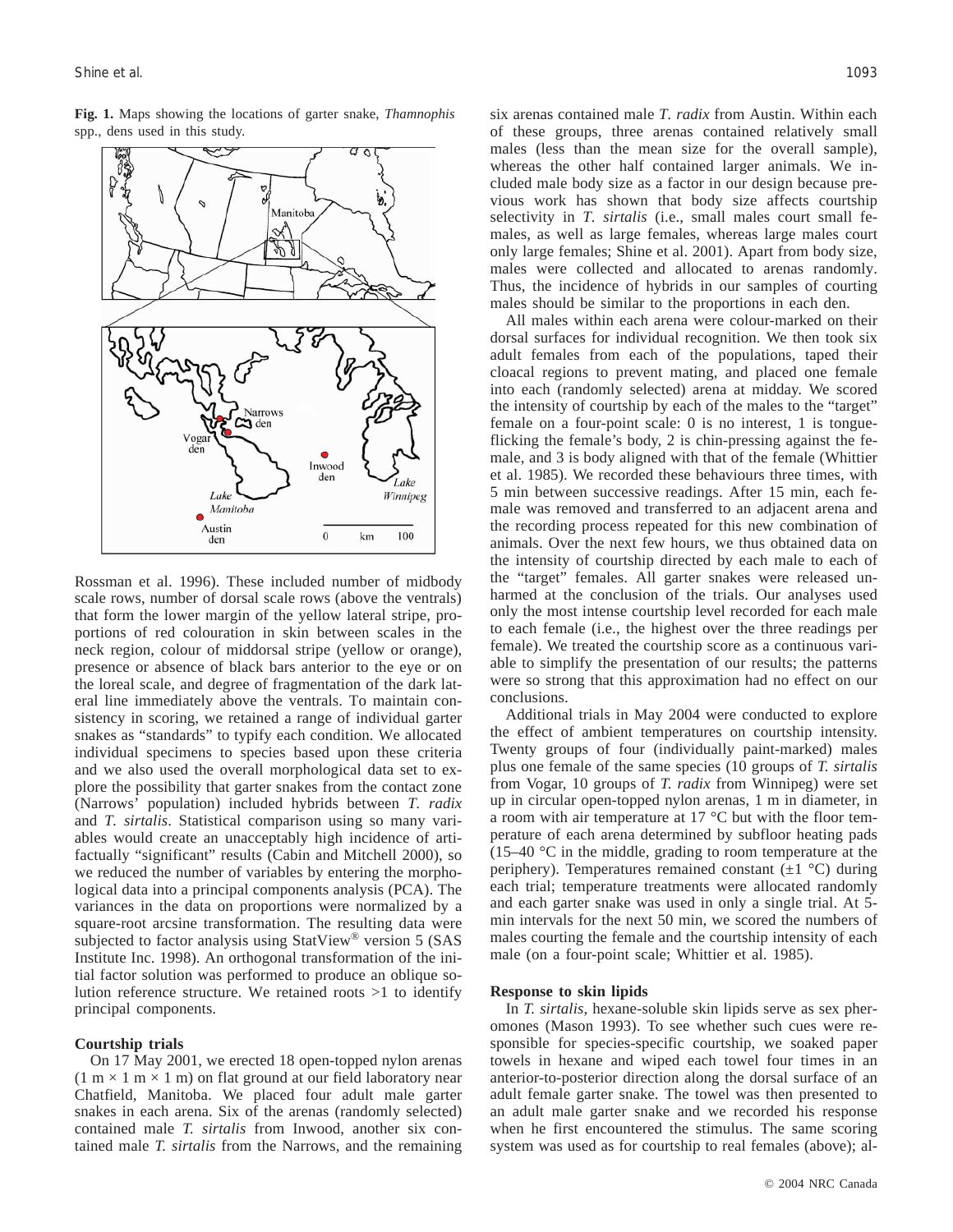|                                            | Thamnophis sirtalis                 |                  |                 |                 |                 |                  |                 |                  |
|--------------------------------------------|-------------------------------------|------------------|-----------------|-----------------|-----------------|------------------|-----------------|------------------|
|                                            | <i>Thamnophis radix</i> from Austin |                  | <b>Narrows</b>  |                 | Vogar           |                  | Inwood          |                  |
|                                            | Male                                | Female           | Male            | Female          | Male            | Female           | Male            | Female           |
| Sample size $(n)$                          | 55                                  | 29               | 73              | 33              | 45              | 26               | 72              | 51               |
| Snout-vent length (cm)                     | $49.9 \pm 1.5$                      | $49.3 \pm 3.0$   | $46.1 \pm 0.8$  | $63.9 + 2.1$    | $49.5 \pm 0.7$  | $56.4 + 1.3$     | $44.3 \pm 0.6$  | $51.7 \pm 1.2$   |
| Residual tail length                       | $0.68 \pm 0.15$                     | $-0.85 \pm 0.17$ | $0.51 \pm 0.14$ | $-0.52+0.21$    | $0.66 \pm 0.14$ | $-0.55 \pm 0.20$ | $0.28 \pm 0.09$ | $-1.39 \pm 0.09$ |
| Mid-body scale rows                        | $20.9 \pm 0.1$                      | $20.8 \pm 0.1$   | $19.0+0.0$      | $19.0+0.0$      | $19.0+0.0$      | $19.0+0.0$       | $19.0+0.0$      | $19.0 \pm 0.0$   |
| Scale row for stripe                       | $3.0 \pm 0.0$                       | $3.0 \pm 0.0$    | $1.84 \pm 0.05$ | $1.91 \pm 0.05$ | $1.99 \pm 0.01$ | $1.96 \pm 0.04$  | $1.99 \pm 0.01$ | $2.0 \pm 0.0$    |
| Proportion non-red skin                    | $100+0$                             | $100+0$          | $59.7 + 4.4$    | $57.9 + 7.4$    | $26.9 \pm 4.8$  | $24.6 + 6.3$     | $16.1 + 2.0$    | $14.9 \pm 2.1$   |
| Proportion of snakes with                  |                                     |                  |                 |                 |                 |                  |                 |                  |
| vellow dorsal stripe                       | 0.00                                | 0.03             | 0.99            | 1.00            | 1.00            | 1.00             | 1.00            | 1.00             |
| bar anterior to eye                        | 0.11                                | 0.21             | 0.01            | 0.00            | 0.00            | 0.00             | 0.00            | 0.00             |
| bar on loreal                              | 0.82                                | 0.86             | 0.01            | 0.00            | 0.02            | 0.00             | 0.01            | 0.04             |
| Degree of fragmentation<br>of lateral line | $76.7 \pm 3.2$                      | $86.6 \pm 3.1$   | $39.6 \pm 3.0$  | $25.5 \pm 3.9$  | $19.3 \pm 1.9$  | $23.9 \pm 3.6$   | $20.8 \pm 1.6$  | $25.5 \pm 2.5$   |

**Table 1.** Morphological traits of garter snakes from four populations in Manitoba.

Note: Values are means  $\pm$  SE. See text for definition of variables. Residual tail length is the residual score from the linear regression of ln(tail length) versus ln(snout–vent length). Scale row for stripe is the number of lateral scales above ventrals containing yellow lateral stripe.

though body alignment was seen only rarely to the paper towels, chin-pressing was common. Each male was tested with the scent of females of both species, plus a control (hexane-only) treatment (presented in random order). In the case of *T. sirtalis*, we conducted the hexane trials on 180 free-ranging garter snakes at the Inwood den. This was done by clearing an area of courting males, lying a paper towel on the ground, and then recording the responses of the first 6 small (<45 cm snout–vent length (SVL)) and the first 6 large (>45 cm SVL) males who moved into positions so that their heads were directly over the stimulus. We used five replicate towels for each stimulus type (i.e., 5 female *T. sirtalis*, 5 female *T. radix*, 5 hexane). Given the huge numbers of males at this den (>10 000), inadvertent retesting of the same male more than once was unlikely to have occurred. We could not do this with male *T. radix* because of the diffuse nature of the Austin den, so we used a repeated-measures design instead and presented the paper towels to 6 male garter snakes in outdoor arenas. Order of presentation was randomized. Each male was exposed to each of the three stimuli three times and the analysis was based only on the most intense response to each stimulus.

The research was conducted under the authority of the Oregon State University Institutional Animal Care and Use Committee protocol No. LAR-1848B. All research was conducted in accordance with the US Public Health Service "Policy on Humane Care and Use of Laboratory Animals" and the National Institutes of Health "Guide to the Care and Use of Laboratory Animals".

# **Results**

#### **Morphology**

Unsurprisingly, *T. radix* differed substantially from the three *T. sirtalis* populations that we sampled (Table 1). Body sizes were similar, but *T. radix* had more midbody scale rows, had its yellow lateral stripe on scale row 3 rather than on scale row 2, had no red skin between the scales on the neck, had an orange rather than yellow dorsal stripe, had black bars anterior to the eyes, and had dark lateral lines that were fragmented rather than continuous (Table 1). We entered all of these traits into a PCA, and the first axis of variation, which explained 67% of the morphological variation within this data set, corresponded to this interspecific separation (Fig. 2). This first (interspecific) axis also separated the four populations clearly (ANOVA on PC axis 1,  $F_{[3,380]} = 706.26$ ,  $P < 0.0001$ ). Fishers' PLSD post hoc tests showed that all four populations differed significantly from each other on this axis  $(P < 0.005)$  except for Inwood vs. Vogar ( $P = 0.62$ ).

The most important result from this analysis is that garter snakes from the Narrows were intermediate between *T. radix* and "pure" *T. sirtalis* (i.e., the Interlake samples from Inwood and Vogar; see Fig. 1) and differed significantly from both these groups. Garter snakes from the latter dens were very similar morphologically, despite the fact that Vogar was much closer to the Narrows than to Inwood. These data thus suggest that *T. sirtalis* and *T. radix* hybridize to a limited degree when they come into contact in the Narrows. Nonetheless, only a single animal in our samples (a male from the Narrows) was an obvious intermediate  $(= hybrid?)$ , which failed to key out clearly to either species using available keys (Rossman et al. 1996). This animal (male with a 42.4 cm SVL) had several features characteristic of *T. radix* but not seen in our extensive sample of Interlake *T. sirtalis*. These included an orange middorsal stripe (rather than yellow as in *T. sirtalis*), a black bar on the loreal scale (absent in *T. sirtalis*), a highly fragmented dark lateral line immediately above the ventrals (a score of 8 on a 10-point scale vs. a score of <3 for most *T. sirtalis*), a yellow stripe on lateral scale row 3 (vs. on lateral scale row 2 for *T. sirtalis*), and yellow skin between the scales of the neck (rather than red as in *T. sirtalis*). Nonetheless, other major features of this animal resembled *T. sirtalis* rather than *T. radix* (19 midbody scale rows, no black bar immediately anterior to the eye). Other multivariate tests applied to the same morphological data generated the same conclusions; e.g., cluster analysis placed two of the Narrows garter snakes with the *T. radix* (Austin) sample rather than with other *T. sirtalis* samples.

## **Courtship trials**

Garter snakes in the arenas displayed intense courtship,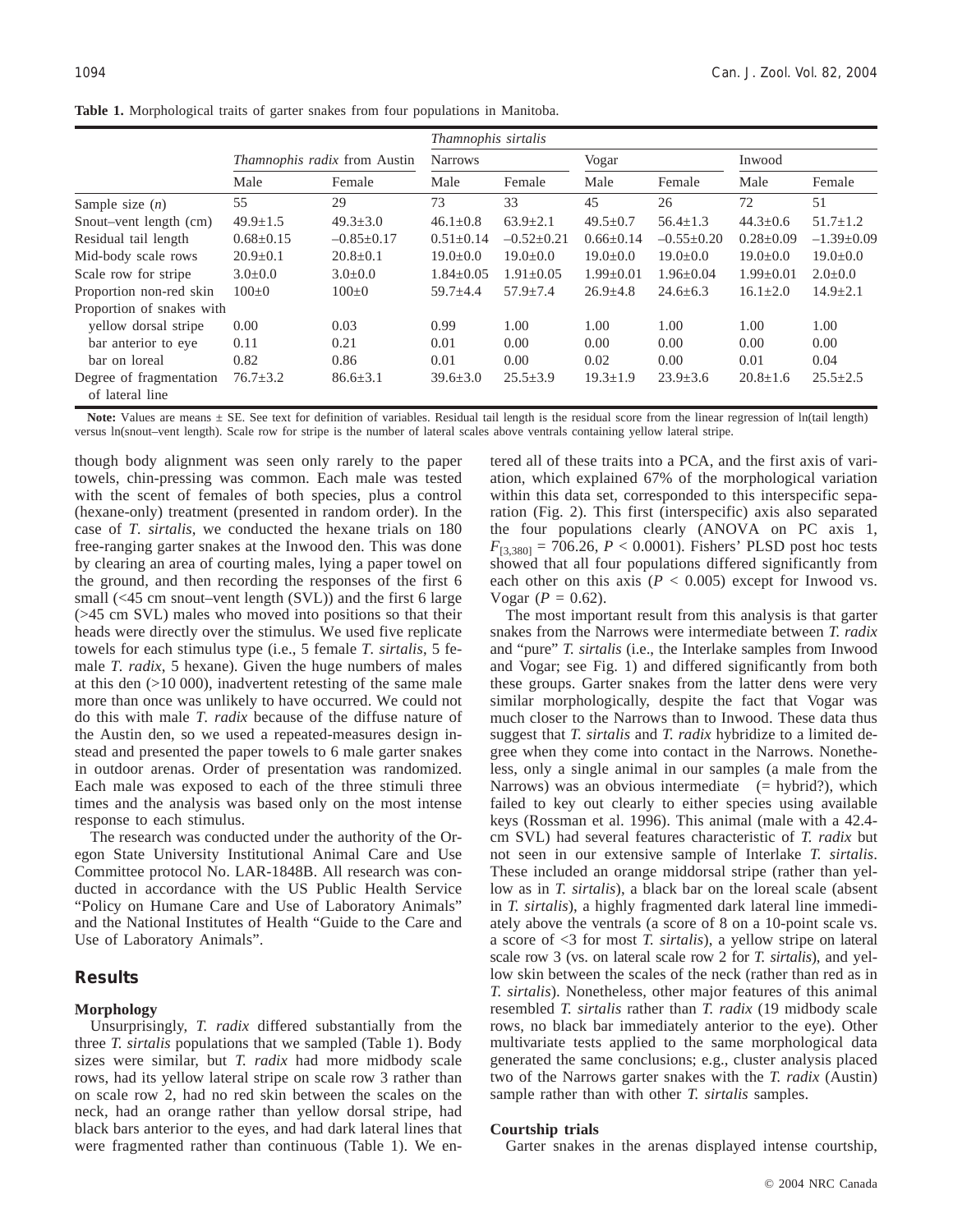$0.5$ 

 $0.4$ 

T. radix

**Austin** 

**Fig. 2.** Scores on the first principal component of the morphological variation for garter snakes from four populations in Manitoba. See text for description of methods used to collect and analyze statistically these data. See Table 1 for sample sizes (*n*).



principal component score

with male *T. sirtalis* being more vigorous in this respect than were male *T. radix* (Fig. 3). Male *T. sirtalis* from both Inwood (virtual allopatry) and the Narrows (contact zone) strongly courted female *T. sirtalis* from both of these locations but virtually ignored female *T. radix* (Fig. 3). To avoid pseudoreplication, we analyzed these data using a nested ANOVA with female identification number nested within female source location (Inwood, Narrows, or Austin), and we calculated and used mean values for each group of males in each enclosure rather than treating the behaviour of each male as an independent datum point. All effects and interactions were tested against the nested term (variation in courtship intensity to females within each location) rather than the residual error term. ANOVA with source of males and females as the factors revealed a significant interaction term (*F*[4,15] = 30.37, *P* < 0.0001). Male *T. radix* were less selective courters than were male *T. sirtalis* (Figs. 3, 4). To eval-

**Fig. 3.** Intensity of courtship by male garter snakes in trials in outdoor arenas. Data are shown separately for male *Thamnophis sirtalis* from dens at Inwood and the Narrows and for male *Thamnophis radix* from Austin, and indicate mean courtship levels to females from each of these three populations. The histograms show mean scores for courtship intensity and the bars show 1 SE on either side of the mean. Sample size is 12 males for each category; see text for statistical analysis.



uate the statistical strength of this result, we repeated the nested ANOVA with two factors: male species and whether or not the female was of the same species as the male. This ANOVA generated a highly significant interaction term  $(F_{[1,16]} = 121.09, P < 0.0001)$ , confirming that males of the two species differed in their relative courtship intensity to females of their own species versus those of the congeneric taxon. Including male body size as a dichotomous variable in the above nested ANOVA showed a nonsignificant trend for large males to court more actively than small males  $(F<sub>[1,15]</sub> = 3.73, P = 0.07)$  and no interaction between male body size and any other factor (all  $P > 0.33$ ). Male garter snakes of both taxa and both size classes directed more intense courtship to females of their own species than to heterospecific females (Fig. 4).

Male *T. sirtalis* courted intensely at every thermal regime that we tested, but male *T. radix* courted actively only at higher temperatures (Fig. 5). Thus, ANCOVA with species as the factor and floor temperature as the covariate showed significant differences between the two species in the relationship between courtship intensity and ambient temperature (for the number of males seen courting,  $F_{[1,16]} = 12.49$ , *P* < 0.003; for the proportion of observations when courtship was seen,  $F_{[1,16]} = 18.11$ ,  $P < 0.0001$ ; for the total number of courtship records,  $F_{[1,16]} = 8.76$ ,  $P < 0.01$ ; for the maximum intensity of courtship recorded per trial,  $F_{[1,16]} = 4.60$ ,  $P <$ 0.05).

#### **Response to skin lipids**

Trials with hexane-soaked paper towels also revealed species-specific courtship by male garter snakes. The hexane control attracted little attention, whereas lipids from conspecific females were more effective (Fig. 6). Lipids from heterospecific females attracted an intermediate level of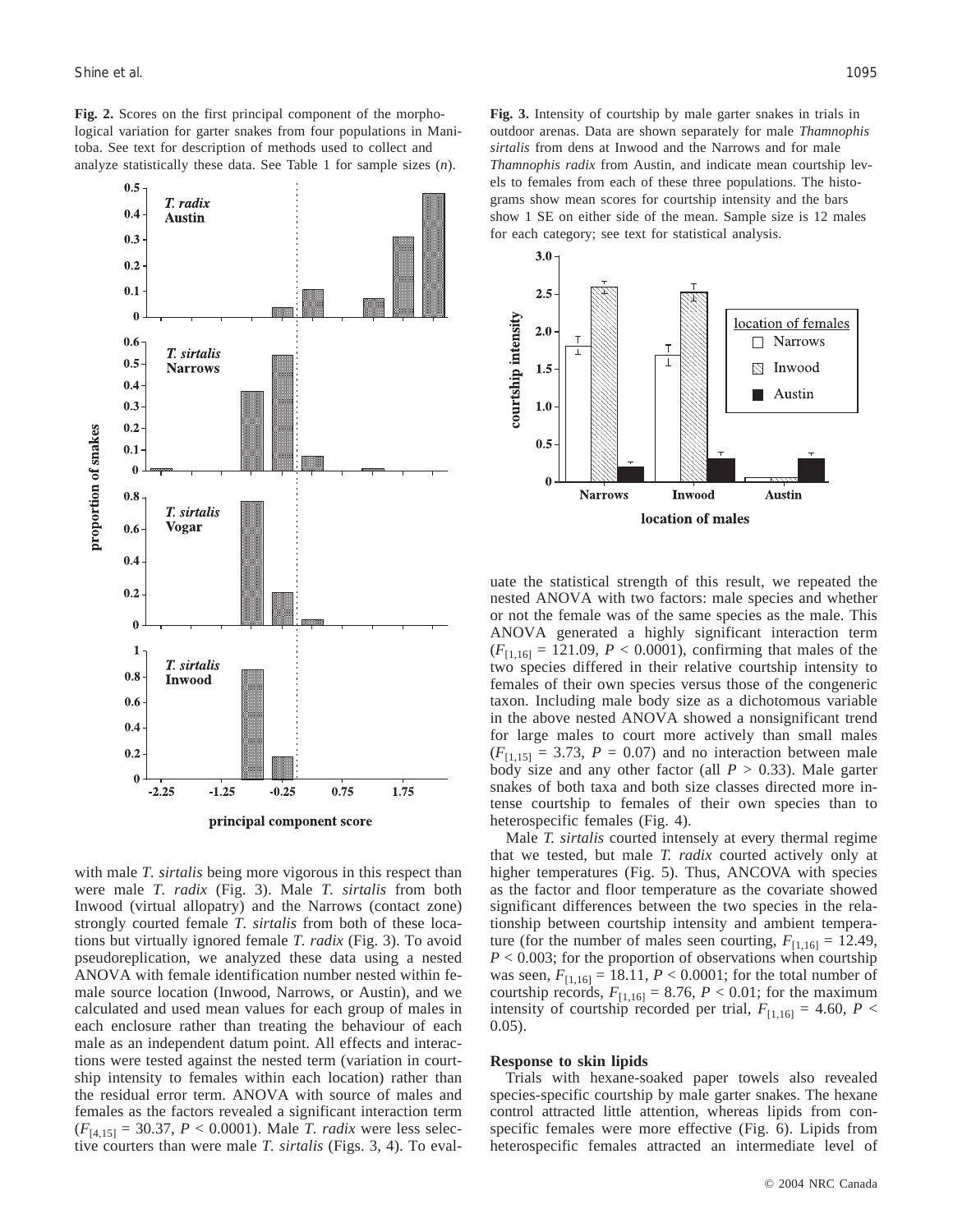**Fig. 4.** Proportional intensity of courtship by large (>45 cm snout–vent length (SVL)) and small (<45 cm SVL) male garter snakes in outdoor arenas to female garter snakes from three locations. Data are shown separately for male *T. sirtalis* from dens at Inwood and the Narrows and for male *T. radix* from Austin, and indicate the proportion of overall courtship (i.e., proportion of the summed total of all courtship scores in all trials by that group of males) to females from each of these three populations. The histograms show mean scores for proportional courtship and the bars show 1 SE on either side of the mean. Sample size is 24 males for each category; see text for statistical analysis.



courtship (Fig. 6; ANOVA on courtship intensity: for male *T. sirtalis*,  $F_{[2,177]} = 114.67$ ,  $P < 0.0001$ , post hoc tests show that all stimuli differ at *P* < 0.001; for male *T. radix*, repeated measure  $F_{[2,10]} = 131.36, P < 0.0001, \text{post hoc}$ *T. sirtalis* = hexane; others differ at  $P < 0.001$ ). For *T. sirtalis*, the inclusion of male body size as a dichotomous factor in the analyses did not explain significant additional variation in male responses (main effect of size,  $F_{[1,174]} = 0.38$ , *P* = 0.54; interaction, size  $\times$  stimulus,  $F_{[2,174]} = 0.02$ , *P* = 0.98).

**Fig. 5.** Courtship intensity of male garter snakes to females of their own species as a function of ambient thermal conditions (floor temperature). Courtship intensity was scored as the proportion of 10 observation sessions (5 min apart) in which active courtship was seen in each group of four male garter snakes plus a conspecific female. The figure shows one point for each group of garter snakes and the lines show least squares regressions of best fit. Total sample size is 40 males and 10 females of each species (4 males plus 1 female per datum point; 2 points obscured).



**Fig. 6.** Courtship intensity of two species of male garter snakes, *T. radix* and *T. sirtalis*, directed towards paper towels brushed with hexane (as a control) or with hexane-containing skin lipids of females of either species. The histograms show mean scores for courtship intensity and the bars show 1 SE on either side of the mean. Sample size is 180 male *T. sirtalis* tested while freeranging in the Inwood den and 6 male *T. radix* tested in outdoor arenas; see text for statistical analyses.



## **Discussion**

Our morphological data suggest that *T. radix* and *T. sirtalis* interbreed to a limited degree in a contact zone in central Manitoba, although the two taxa are sympatric without any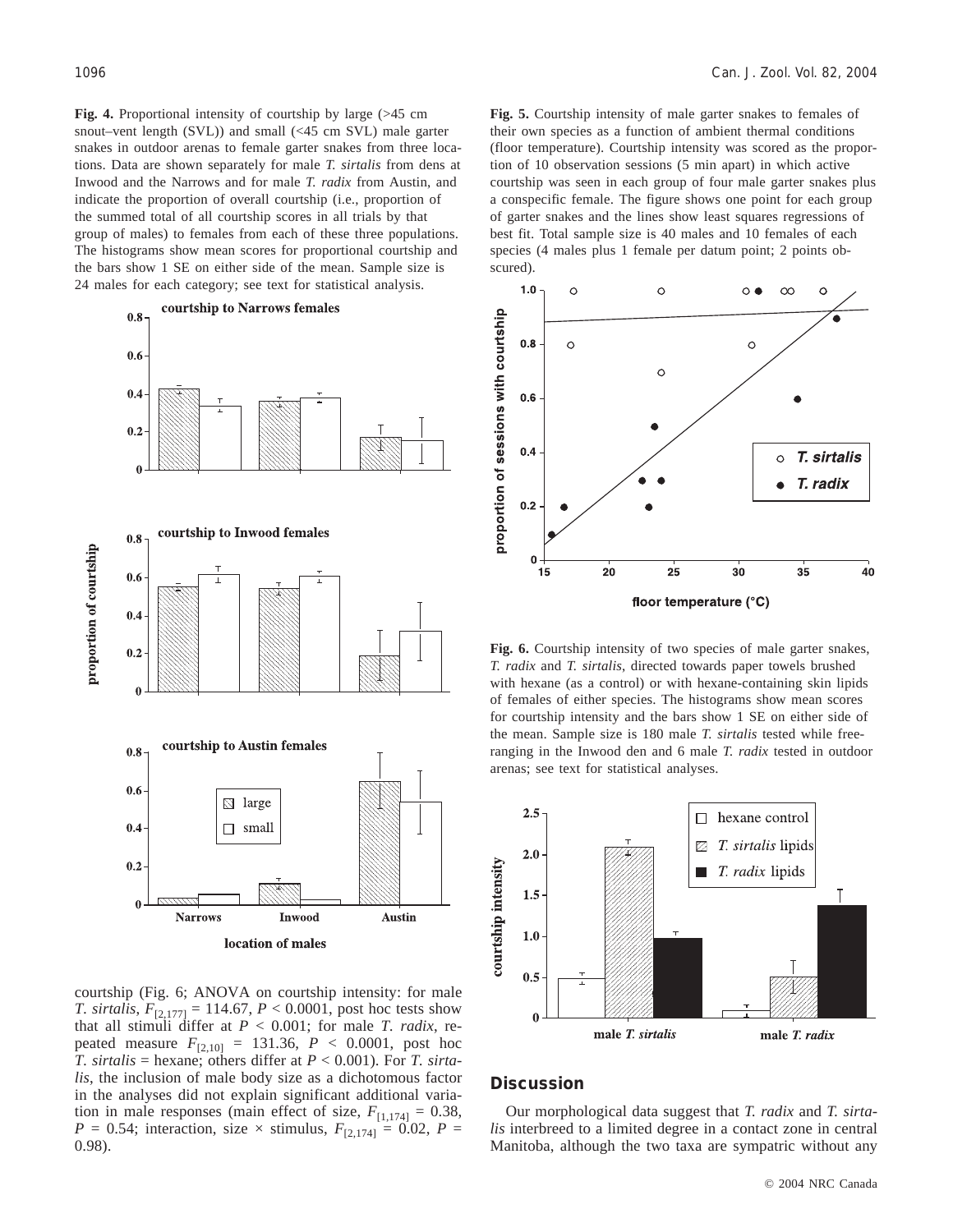reports of hybridization over a very large area in other parts of their range. Nonetheless, *T. radix* has been reported to hybridize with *Thamnophis marcianus* (Baird and Girard, 1853) in Kansas (Smith 1946) and with *Thamnophis butleri* (Cope, 1889) in Wisconsin (Rossman et al. 1996; G. Burghardt, personal communication), so the situation in Manitoba may not be unusual. An additional behavioural trait supports the hypothesis that *T. radix* genes have penetrated the Narrows *T. sirtalis* population: the antipredator tactics of these garter snakes are more like those of *T. radix* than is the case for Interlake *T. sirtalis* populations (Shine et al. 2003*a*).

Mate-recognition systems differ between the two taxa, with the species-specificity of courtship by males of both species providing an obvious barrier to hybridization. This divergence in male responses presumably tracks a phylogenetic divergence in female sex pheromones (skin lipids) between *T. radix* and *T. sirtalis*; in sea snakes, such divergence maintains reproductive isolation between closely related sympatric species (Shine et al. 2002). Nonetheless, the behavioural barrier between *T. radix* and *T. sirtalis* is insufficient to reproductively isolate these two taxa, because males respond (albeit at a low intensity) to females of the "wrong" species (Figs. 3, 4). This is particularly true of male *T. radix*, which perhaps explains why there are more reports of hybridization involving *T. radix* than *T. sirtalis* in spite of the much greater geographic range of the latter taxon (see above). Nonetheless, male *T. sirtalis* in our study courted female *T. radix* and skin lipids from female *T. radix* (Figs. 4, 6). Field observations by Gregory (1977) were crucial in this respect, as he reported two instances of female *T. radix* being actively courted by male *T. sirtalis* at a communal den. One of us (R.T.M.) has seen the same phenomenon in Interlake dens.

Interspecific matings may be rendered more, not less, likely by species differences in the thermal conditions required to elicit courtship. In arena trials, male *T. sirtalis* courted actively even at low substrate temperatures, whereas male *T. radix* courted actively only when they were hot (Fig. 5). At first sight, this difference might seem likely to reduce interspecific courtship, and thus, mating. However, the primary effect will be that under some thermal conditions most or all courtship will be by males of one or the other species, even when both are present; our observations in outdoor arenas showed a decrease in *T. sirtalis* courtship at very high temperatures, although no such decrease was evident over the thermal range used in our indoor experiments. Because female cooperation is not essential for mating (Shine et al. 2003*c*), matings may ensue despite the level of female receptivity. This thermally driven divergence in the times and places for courtship may reduce the intensity of competition between males of the two species. Because larger males generally achieve more matings (Shine et al. 2001), the (relatively small) male *T. sirtalis* would be unlikely to defeat the (larger) male *T. radix* in head-to-head courtship. However, any female *T. radix* emerging in cold weather likely would be subject to vigorous courtship by male *T. sirtalis* but not by conspecific male *T. radix*. Similarly, in hot weather a female *T. sirtalis* likely would be courted more vigorously by male *T. radix* than by male *T. sirtalis*, even though under ideal conditions males preferentially court females of their own species.

Why then is hybridization not more common? Female choice cannot explain this paradox, because garter snake mating involves not only mate choice by males rather than females, but also coercion by males (Pfrender et al. 2001; Shine et al. 2001, 2003*c*). Hence, interspecific matings could result even if females are reluctant to copulate. A high incidence of interspecific hybridization in ducks and geese (Anseriformes) relative to other avian lineages (Grant and Grant 1992) may result from the high frequency of forcible insemination in these birds (Seymour 1990; Wirtz 1999). The unusual mating system of garter snakes also is important. These garter snakes gather in communal dens to overwinter and mate immediately after spring emergence before leaving the vicinity of the den (Gregory 1974; Gregory and Stewart 1975). Over most of the joint range of *T. sirtalis* and *T. radix*, winters are sufficiently mild that garter snakes do not have to penetrate deep underground to avoid freezing temperatures. A wide range of suitable sites is thus available and the two species appear to select different attributes in this regard. For example, our observations of *T. radix* at Austin (above) support Gregory's (1977) report that *T. radix* rarely use large communal hibernacula like those of *T. sirtalis*. Additionally, Gregory (1977) found that where *T. radix* and *T. sirtalis* do share communal hibernacula in the Interlake, *T. radix* disperse from the den before *T. sirtalis*. Hence, reproductive animals of these two taxa may be separated both spatially and temporally over most of their joint distribution.

The severely cold winters of central Manitoba greatly reduce the numbers of hibernacula that are deep enough to permit overwinter survival, resulting in garter snakes from large areas congregating in the few suitable sites (Aleksiuk and Gregory 1974; Gregory 1974; Gregory and Stewart 1975). Hence, both species can be found in the same den within the Interlake region (Gregory 1977). The Manitoba climate also reduces the possibility of any thermally driven temporal separation in emergence times between the taxa. Air temperatures rise very rapidly in spring (both minimum and maximum temperatures are typically  $>5$  °C higher on 30 May than on 1 May; Environment Canada weather data for Lundar, Manitoba). Thus, both spatial and temporal overlap between reproductive activities of *T. sirtalis* and *T. radix* will be greater in Manitoba than elsewhere. Although *T. radix* disperse from the den earlier than *T. sirtalis* (Fitch 1965; Rossman et al. 1996), male *T. sirtalis* emerge even earlier (Rossman et al. 1996), and then remain near the den to intercept emerging females (Gregory 1974; Gregory and Stewart 1975). Thus, a female *T. radix* using a common den site with male *T. sirtalis* would attract courtship as she emerged, although not as much as would a female *T. sirtalis* in the same situation.

Our study thus suggests that the effective species isolation between these two garter snake species over most of their range is a function of two factors. First, species-specific sex pheromones result in most but not all courtship being directed towards conspecific rather than heterospecific females. The unusual feature here is that it is males rather than females that are the choosy sex. In turn, this may reflect the male's ability to copulate (and transfer an effective mating plug, etc.) only a limited number of times within a season (Shine et al. 2001). It remains possible that females also ex